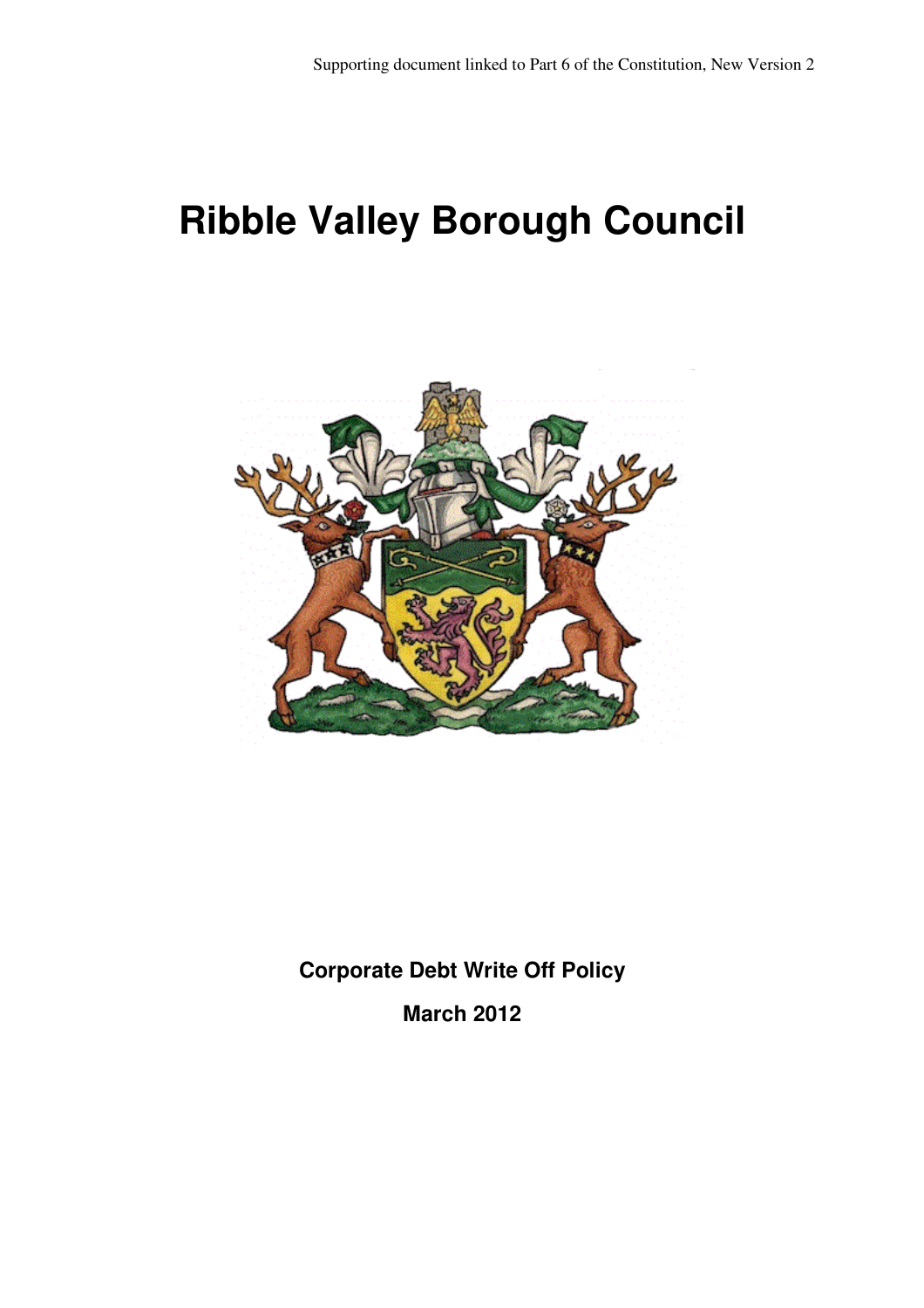This document can be made available in alternative formats or languages. Anyone wishing to request this document in an alternative format or language should contact the Head of Financial Services on 01200 414541 or by email at lawson.oddie@ribblevalley.gov.uk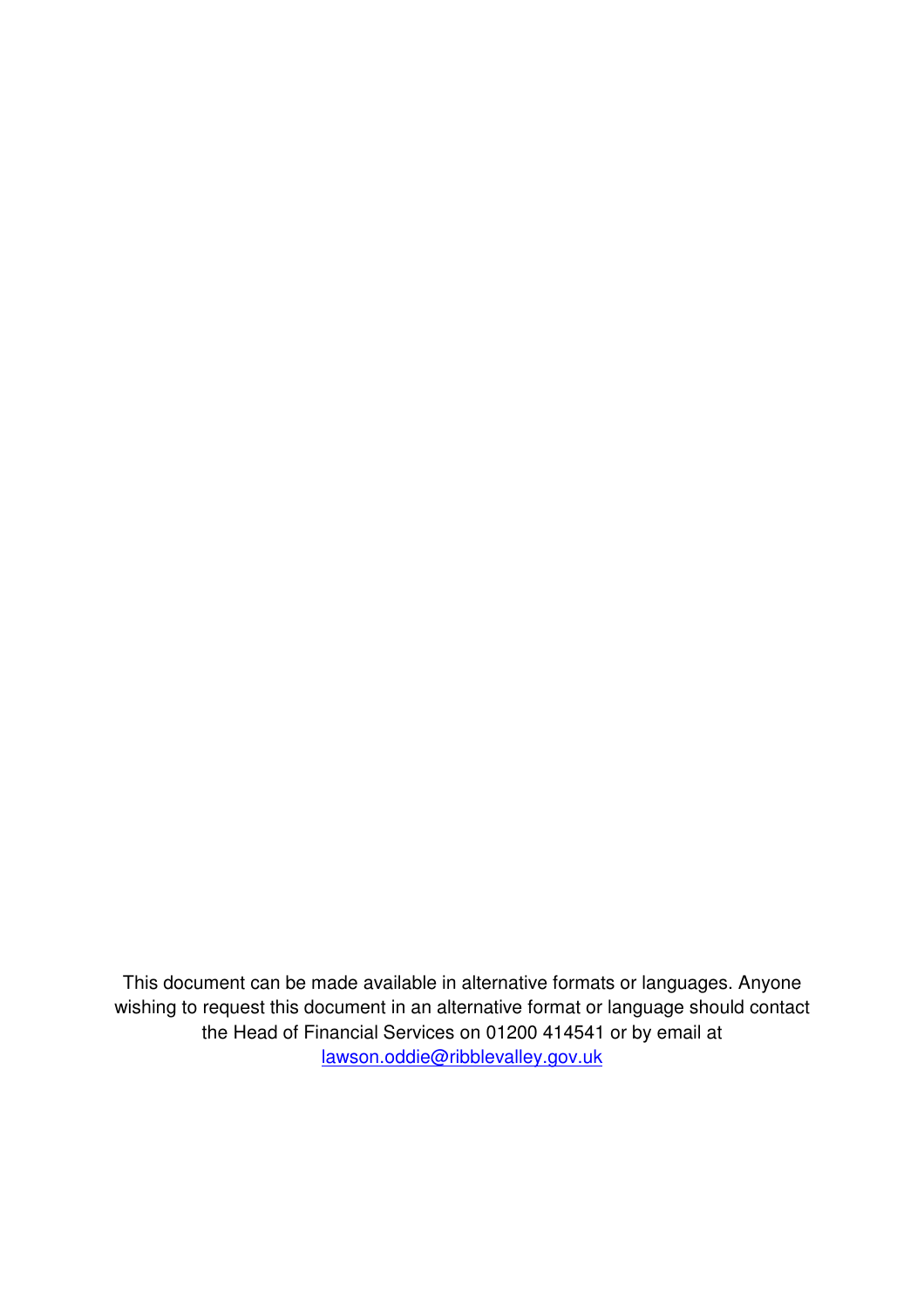#### **1. DEBT RECOVERY AIM**

- 1.1. Ribble Valley Borough Council's policy is to recover 100% of recoverable debt in compliance with the law. However, while making all reasonable efforts to maximise the Council's recovery it is sometimes necessary to write off debt.
- 1.2. The council endeavours to ensure that the interests of the general taxpayer are maintained whilst recognising the needs and circumstances of individual debtors.
- 1.3. The council's corporate debt policy and financial regulations should also be considered alongside this corporate write off policy.

## **2. GENERAL PROVISIONS**

- 2.1. Where there is an ongoing liability for a charge due to the provision of a service or there is an ongoing liability for tax or rates, write off of any arrears would not be appropriate.
- 2.2. Liaison with services and good reporting mechanisms should be in place in order to ensure that any service provision is stopped where recovery of the debt is not possible and any arrears are being considered for write off. It must be noted that a service cannot be withdrawn where the council has a statutory responsibility to continue to provide it.
- 2.3. Following the write off of a debt, should any information become available that could lead to the recovery of the debt, then the debt can be resurrected and the write off reversed subject to part or all of the balance being paid.
- 2.4. Where an individual debtor owes the council in excess of £1,000, such debt may be written off only following approval of the Policy and Finance Committee.
- 2.5. Where an individual debtor owes the Council no more than £1,000, the Director of Resources may approve the write off of that debt where there is satisfactory evidence that it is irrecoverable.
- 2.6. The table shown below provides a summary of the action and authorisation required for the different levels of debt.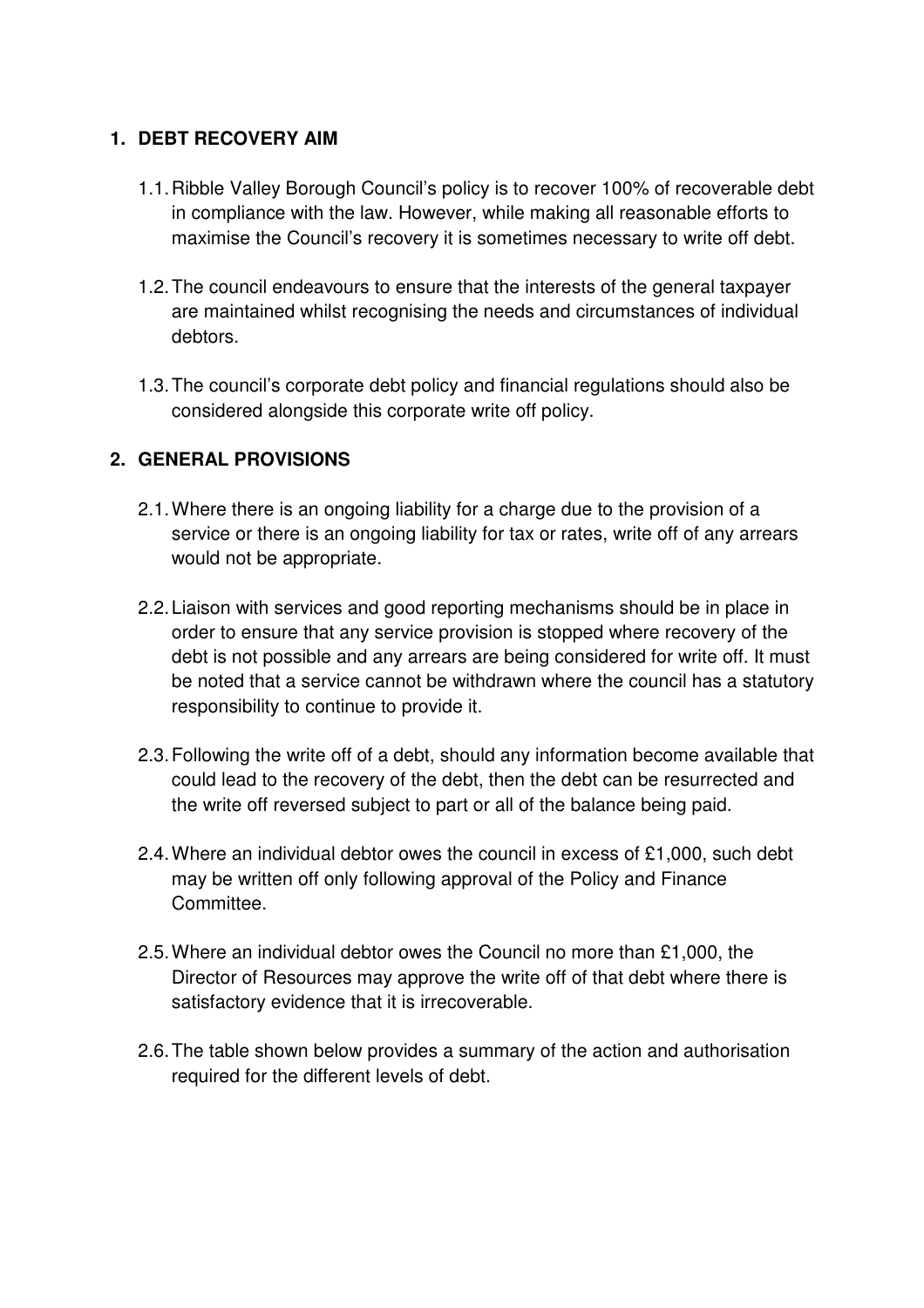| Category                                               | <b>Action</b>                                                                                                                                         | <b>Authorisation</b><br><b>Required</b>                     |
|--------------------------------------------------------|-------------------------------------------------------------------------------------------------------------------------------------------------------|-------------------------------------------------------------|
| Debts under £15.00<br>deemed uneconomical<br>to pursue | Monthly system (or manual)<br>report to be prepared with<br>details of amounts written off<br>below £15.00 and passed to<br>the Director of Resources | Reports to be signed off<br>by the Director of<br>Resources |
| Debts over £15.00 but<br>less than $£1,000$            | Form as attached to be<br>completed and passed to the<br><b>Director of Resources</b>                                                                 | <b>Director of Resources</b>                                |
| Debts over £1,000                                      | A report to be prepared for<br><b>Policy and Finance</b><br>Committee providing details<br>of the debtor and the debt to<br>be written off            | Policy and Finance<br>Committee                             |

## **3. WRITE OFF OF DEBT**

- 3.1. The following outlines the general conditions and circumstances when a debt may be considered for write off. These are not specific to any particular type of debt and are designed to cover the vast majority of debt considered for write off. This list is not exhaustive and there may be instances where it is appropriate to write off debt for a reason other than those stated.
	- **Uneconomical to recover:** The cost of recovery is likely to outweigh or equate to a significant proportion of the balance outstanding.
	- **Untraceable debtor:** If a debtor can not be found after making all efforts to trace them, the debt and any administration penalty will be temporarily written off. These debts will be written back on again if the debtor is retraced.
	- **Uncollectable as recovery options exhausted:** on a few occasions all types of recovery have been attempted and the is no further action that can be taken
	- **Bankruptcy/Insolvency:** If a debtor is declared bankrupt/insolvent and it is not possible to recover any monies from the debtor's assets.
	- **Deceased:** If the debtor has died and there is either no estate or no available funds from the estate.
	- **Time limited debt:** If after the end of six years from the date the debt became due it has not been possible to commence or continue recovery in that period
	- **Unrecoverable debt:** Where a debt has been raised and subsequently the charge has been found to be due to 'official error'.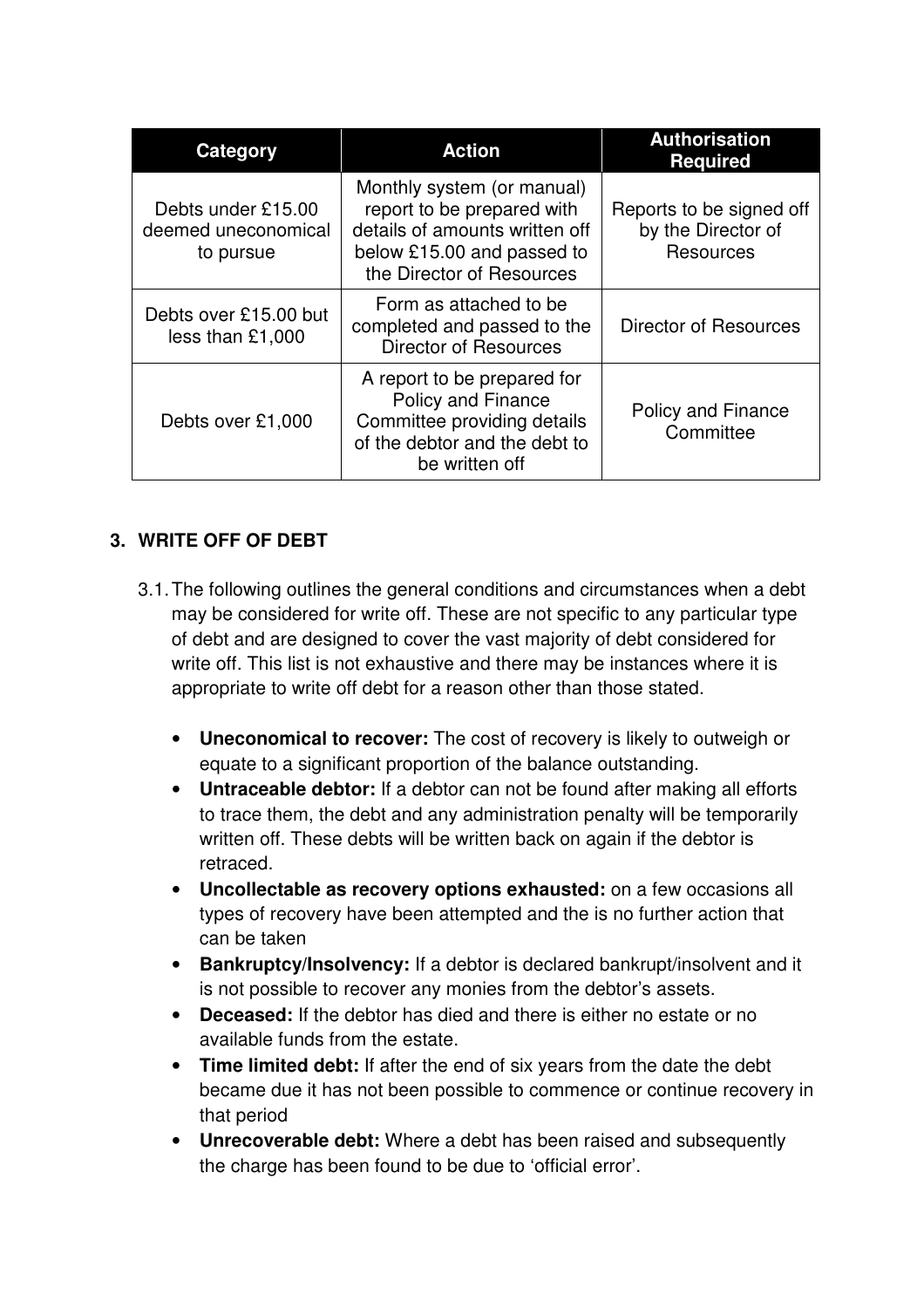#### **4. POLICY REVIEW**

- 4.1. The write off of debt will be subject to regular audit in order to ensure that the policy and associated procedures have been applied properly and fairly.
- 4.2. The Director of Resources shall ensure that this policy is reviewed on an annual basis to ensure its effectiveness and also relevance in the case of any legislative changes.

## **5. COMPLAINTS AND APPEALS**

- 5.1. Where a debtor wishes to complain abut any decision made under the terms of this policy they may do so first in writing (assistance can be provided if this is required) to the relevant Head of Service.
- 5.2. In the event that a debtor's complaint is not resolved by the relevant Head of Service the issue may be escalated to the Director of Resources, following which the debtor would be required to follow the council's official Complaints Procedure